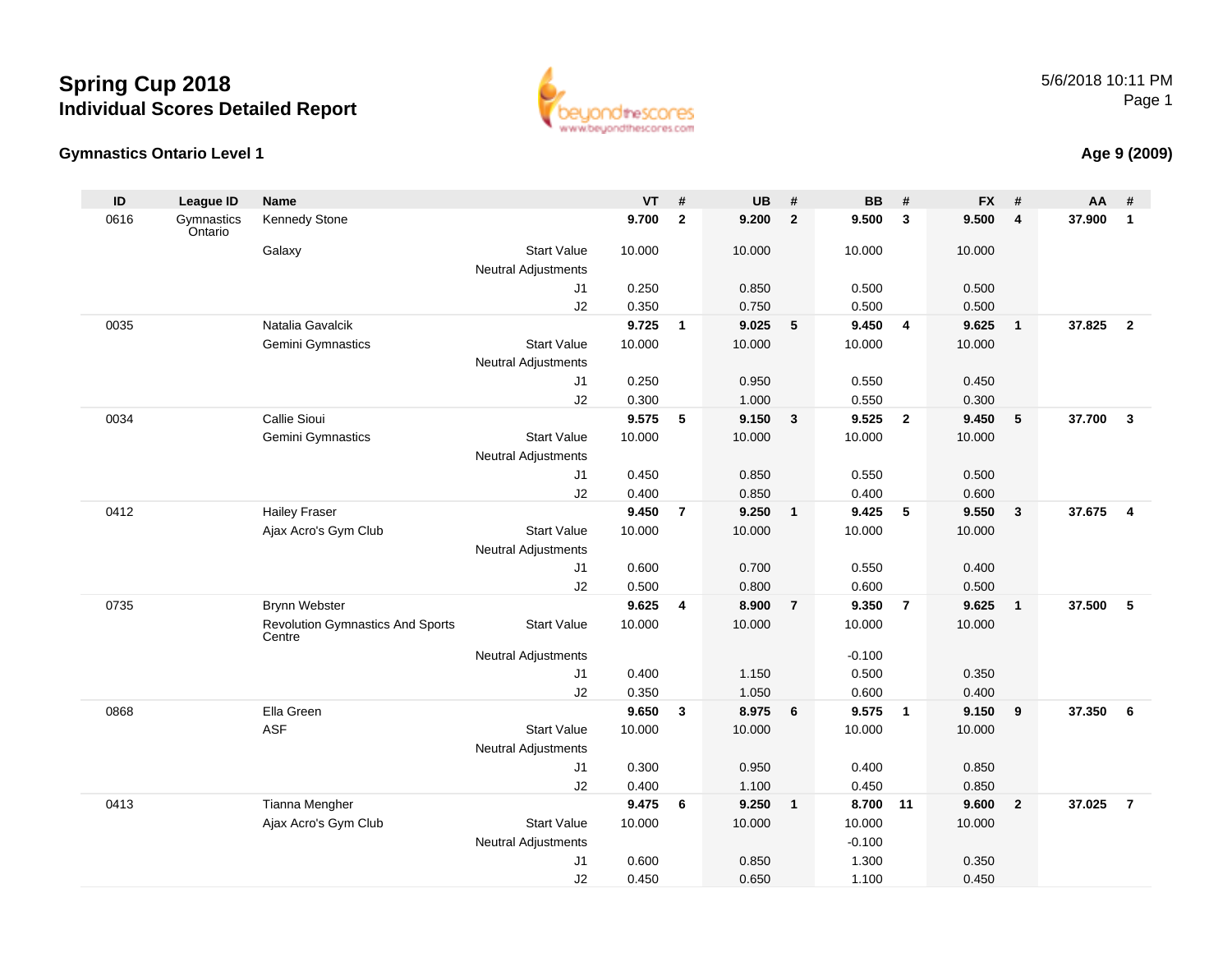

| 0612 | Gymnastics<br>Ontario | Lia Joseph                                        |                            | 9.475  | - 6 | 9.075  | $\overline{\mathbf{4}}$ | 9.200    | 8  | 9.225  | $\overline{7}$ | 36.975 | - 8 |
|------|-----------------------|---------------------------------------------------|----------------------------|--------|-----|--------|-------------------------|----------|----|--------|----------------|--------|-----|
|      |                       | Galaxy                                            | <b>Start Value</b>         | 10.000 |     | 10.000 |                         | 10.000   |    | 10.000 |                |        |     |
|      |                       |                                                   | <b>Neutral Adjustments</b> |        |     |        |                         |          |    |        |                |        |     |
|      |                       |                                                   | J1                         | 0.600  |     | 0.950  |                         | 0.800    |    | 0.850  |                |        |     |
|      |                       |                                                   | J2                         | 0.450  |     | 0.900  |                         | 0.800    |    | 0.700  |                |        |     |
| 0736 |                       | Ashley Hinschberger                               |                            | 9.425  | 8   | 8.875  | 8                       | 9.175    | 9  | 9.375  | 6              | 36.850 | 9   |
|      |                       | <b>Revolution Gymnastics And Sports</b><br>Centre | <b>Start Value</b>         | 10.000 |     | 10.000 |                         | 10.000   |    | 10.000 |                |        |     |
|      |                       |                                                   | <b>Neutral Adjustments</b> |        |     |        |                         | $-0.100$ |    |        |                |        |     |
|      |                       |                                                   | J1                         | 0.550  |     | 1.150  |                         | 0.750    |    | 0.700  |                |        |     |
|      |                       |                                                   | J2                         | 0.600  |     | 1.100  |                         | 0.700    |    | 0.550  |                |        |     |
| 0726 |                       | Renee Albert                                      |                            | 9.150  | 12  | 8.775  | 9                       | 9.175    | 9  | 9.200  | 8              | 36.300 | 10  |
|      |                       | Oakville Gymnastics Club                          | <b>Start Value</b>         | 10.000 |     | 10.000 |                         | 10.000   |    | 10.000 |                |        |     |
|      |                       |                                                   | <b>Neutral Adjustments</b> |        |     |        |                         | $-0.100$ |    |        |                |        |     |
|      |                       |                                                   | J1                         | 0.800  |     | 1.200  |                         | 0.700    |    | 0.800  |                |        |     |
|      |                       |                                                   | J2                         | 0.900  |     | 1.250  |                         | 0.750    |    | 0.800  |                |        |     |
| 0725 |                       | Paige Pereira                                     |                            | 9.250  | 10  | 8.575  | 10                      | 9.400    | 6  | 8.900  | 10             | 36.125 | 11  |
|      |                       | Oakville Gymnastics Club                          | <b>Start Value</b>         | 10.000 |     | 10.000 |                         | 10.000   |    | 10.000 |                |        |     |
|      |                       |                                                   | <b>Neutral Adjustments</b> |        |     |        |                         | $-0.100$ |    |        |                |        |     |
|      |                       |                                                   | J1                         | 0.700  |     | 1.350  |                         | 0.600    |    | 1.100  |                |        |     |
|      |                       |                                                   | J2                         | 0.800  |     | 1.500  |                         | 0.400    |    | 1.100  |                |        |     |
| 0401 | 1026139               | Adrianna Enwright                                 |                            | 9.325  | 9   | 0.000  | 11                      | 9.050    | 10 | 8.850  | 12             | 27.225 | 12  |
|      |                       | <b>Adrenaline Gymnastics</b>                      | <b>Start Value</b>         | 10.000 |     | 0.000  |                         | 10.000   |    | 10.000 |                |        |     |
|      |                       |                                                   | <b>Neutral Adjustments</b> |        |     |        |                         | $-0.100$ |    |        |                |        |     |
|      |                       |                                                   | J1                         | 0.650  |     | 0.000  |                         | 0.800    |    | 1.100  |                |        |     |
|      |                       |                                                   | J2                         | 0.700  |     | 0.000  |                         | 0.900    |    | 1.200  |                |        |     |
| 0687 |                       | Harmony Fagan                                     |                            | 9.200  | 11  | 0.000  | 11                      | 8.250    | 12 | 8.875  | 11             | 26.325 | 13  |
|      |                       | Halton Hills Gymnastic Centre                     | <b>Start Value</b>         | 10.000 |     | 0.000  |                         | 10.000   |    | 10.000 |                |        |     |
|      |                       |                                                   | <b>Neutral Adjustments</b> |        |     |        |                         | $-0.100$ |    |        |                |        |     |
|      |                       |                                                   | J <sub>1</sub>             | 0.700  |     | 0.000  |                         | 1.750    |    | 1.200  |                |        |     |
|      |                       |                                                   | J2                         | 0.900  |     | 0.000  |                         | 1.550    |    | 1.050  |                |        |     |

### **Gymnastics Ontario Level 1**

#### **ID League ID Name VT # UB # BB # FX # AA #** 0759 Laura Concha **X.XXX -- X.XXX -- X.XXX -- X.XXX -- 0.000 --** 0404 Olivia Riolo **9.825 <sup>2</sup> 9.625 <sup>1</sup> 9.500 <sup>5</sup> 9.700 <sup>1</sup> 38.650 <sup>1</sup>** Adrenaline Gymnastics Start Valuee 10.000 10.000 10.000 10.000 Neutral Adjustments $-0.100$

## **Age 10+ (2008+)**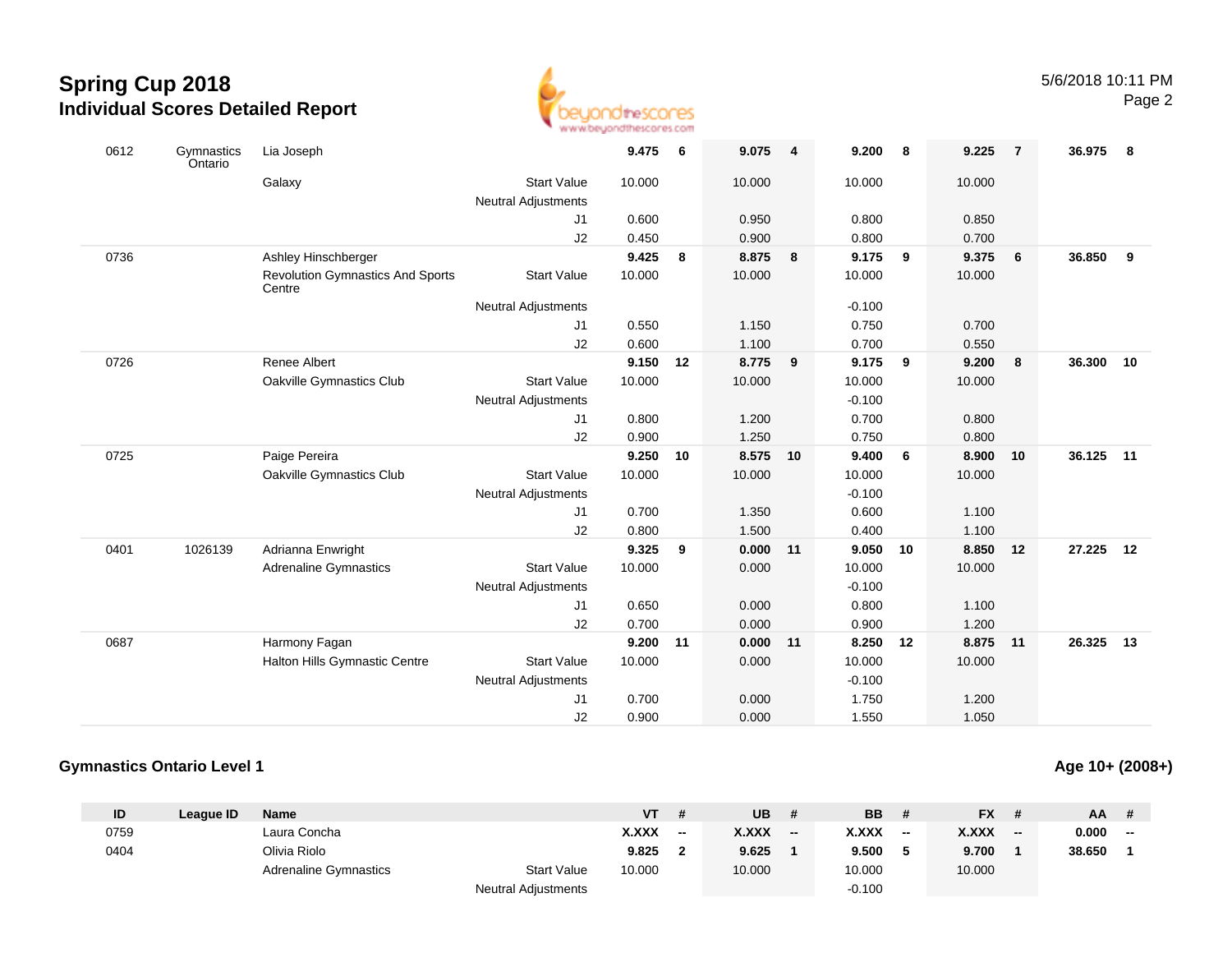

|      |                       |                              | J1                         | 0.200  |                | 0.450  |                         | 0.400    |                | 0.300    |                 |        |                |
|------|-----------------------|------------------------------|----------------------------|--------|----------------|--------|-------------------------|----------|----------------|----------|-----------------|--------|----------------|
|      |                       |                              | J2                         | 0.150  |                | 0.300  |                         | 0.400    |                | 0.300    |                 |        |                |
| 0842 | Gymnastics<br>Ontario | Alyssa Mchallam              |                            | 9.725  | 4              | 9.400  | $\overline{2}$          | 9.725    | $\overline{2}$ | 9.600    | $\overline{2}$  | 38.450 | $\overline{2}$ |
|      |                       | Galaxy                       | <b>Start Value</b>         | 10.000 |                | 10.000 |                         | 10.000   |                | 10.000   |                 |        |                |
|      |                       |                              | Neutral Adjustments        |        |                |        |                         |          |                |          |                 |        |                |
|      |                       |                              | J1                         | 0.350  |                | 0.700  |                         | 0.250    |                | 0.400    |                 |        |                |
|      |                       |                              | J2                         | 0.200  |                | 0.500  |                         | 0.300    |                | 0.400    |                 |        |                |
| 0621 | Gymnastics<br>Ontario | Eva Jack                     |                            | 9.850  | $\mathbf{1}$   | 9.100  | $5\phantom{.0}$         | 9.750    | $\overline{1}$ | 9.550    | $\mathbf{3}$    | 38.250 | $\overline{3}$ |
|      |                       | Galaxy                       | <b>Start Value</b>         | 10.000 |                | 10.000 |                         | 10.000   |                | 10.000   |                 |        |                |
|      |                       |                              | <b>Neutral Adjustments</b> |        |                |        |                         |          |                |          |                 |        |                |
|      |                       |                              | J1                         | 0.150  |                | 0.900  |                         | 0.250    |                | 0.350    |                 |        |                |
|      |                       |                              | J2                         | 0.150  |                | 0.900  |                         | 0.250    |                | 0.550    |                 |        |                |
| 0370 |                       | Eva Outar                    |                            | 9.750  | 3              | 8.800  | 6                       | 9.600    | $\mathbf{3}$   | 9.700    | $\overline{1}$  | 37.850 | $\overline{4}$ |
|      |                       | <b>Futures Gymnastics</b>    | <b>Start Value</b>         | 10.000 |                | 10.000 |                         | 10.000   |                | 10.000   |                 |        |                |
|      |                       |                              | <b>Neutral Adjustments</b> |        |                |        |                         |          |                |          |                 |        |                |
|      |                       |                              | J <sub>1</sub>             | 0.250  |                | 1.300  |                         | 0.500    |                | 0.300    |                 |        |                |
|      |                       |                              | J2                         | 0.250  |                | 1.100  |                         | 0.300    |                | 0.300    |                 |        |                |
| 0647 | Gymnastics<br>Ontario | Nadia Leclerc                |                            | 9.625  | 6              | 8.725  | $\overline{7}$          | 9.575    | $\overline{a}$ | 9.525    | $\overline{4}$  | 37.450 | 5              |
|      |                       | Galaxy                       | <b>Start Value</b>         | 10.000 |                | 10.000 |                         | 10.000   |                | 10.000   |                 |        |                |
|      |                       |                              | Neutral Adjustments        |        |                |        |                         | $-0.100$ |                |          |                 |        |                |
|      |                       |                              | J1                         | 0.400  |                | 1.250  |                         | 0.300    |                | 0.450    |                 |        |                |
|      |                       |                              | J2                         | 0.350  |                | 1.300  |                         | 0.350    |                | 0.500    |                 |        |                |
| 0618 | Gymnastics<br>Ontario | <b>Bailey Warham</b>         |                            | 9.575  | $\overline{7}$ | 9.225  | 4                       | 9.500    | 5              | 9.100    | $\overline{7}$  | 37.400 | 6              |
|      |                       | Galaxy                       | <b>Start Value</b>         | 10.000 |                | 10.000 |                         | 10.000   |                | 10.000   |                 |        |                |
|      |                       |                              | <b>Neutral Adjustments</b> |        |                |        |                         |          |                | $-0.100$ |                 |        |                |
|      |                       |                              | J1                         | 0.400  |                | 0.850  |                         | 0.450    |                | 0.850    |                 |        |                |
|      |                       |                              | J2                         | 0.450  |                | 0.700  |                         | 0.550    |                | 0.750    |                 |        |                |
| 0402 |                       | Erika Falllico               |                            | 9.425  | 8              | 9.325  | $\overline{\mathbf{3}}$ | 9.075    | $\overline{7}$ | 9.375    | 5               | 37.200 | $\overline{7}$ |
|      |                       | <b>Adrenaline Gymnastics</b> | <b>Start Value</b>         | 10.000 |                | 10.000 |                         | 10.000   |                | 10.000   |                 |        |                |
|      |                       |                              | <b>Neutral Adjustments</b> |        |                |        |                         | $-0.100$ |                |          |                 |        |                |
|      |                       |                              | J <sub>1</sub>             | 0.650  |                | 0.650  |                         | 0.800    |                | 0.550    |                 |        |                |
|      |                       |                              | J2                         | 0.500  |                | 0.700  |                         | 0.850    |                | 0.700    |                 |        |                |
| 0403 | 1026145               | Kaelin Farnsworth            |                            | 9.700  | 5              | 8.100  | 8                       | 9.325    | 6              | 9.225    | $6\phantom{1}6$ | 36.350 | 8              |
|      |                       | <b>Adrenaline Gymnastics</b> | <b>Start Value</b>         | 10.000 |                | 10.000 |                         | 10.000   |                | 10.000   |                 |        |                |
|      |                       |                              | <b>Neutral Adjustments</b> |        |                |        |                         | $-0.100$ |                |          |                 |        |                |
|      |                       |                              | J <sub>1</sub>             | 0.300  |                | 1.800  |                         | 0.550    |                | 0.750    |                 |        |                |
|      |                       |                              | J2                         | 0.300  |                | 2.000  |                         | 0.600    |                | 0.800    |                 |        |                |